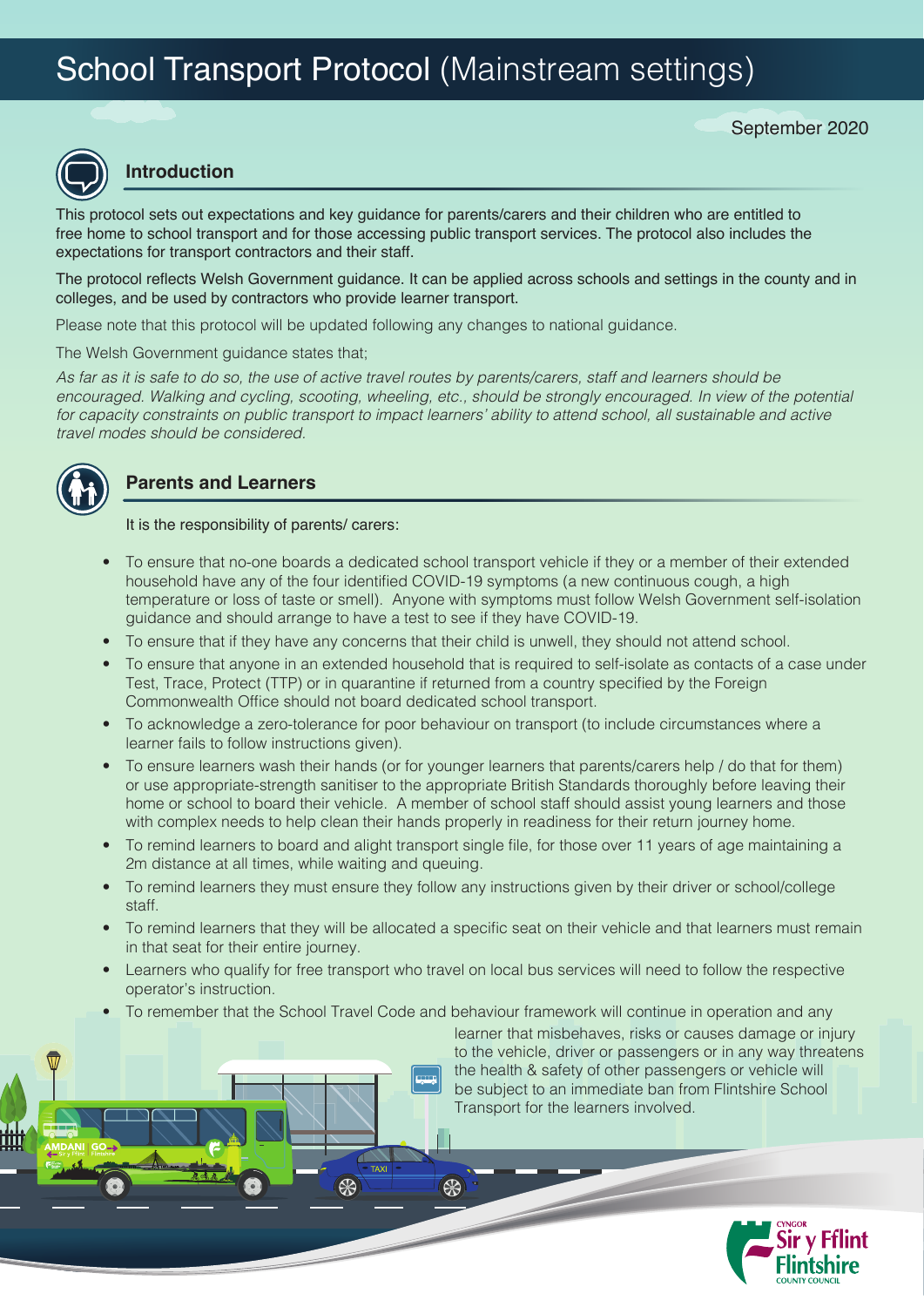

### **Available Seating on Dedicated Learner Transport - Coaches & Buses**

All seats are available to learners to use other than those facing the rear of the vehicle.

#### **Although, there is no mandatory requirement to wear a face covering, it is strongly recommended that face coverings are worn on all dedicated secondary school transport.**

 Seating wherever possible will be based on year groups, learners will be allocated a specific seat on their vehicle and must remain in that seat for their entire journey.



### **Available Seating on Dedicated Learner Transport - Taxis**

 For vehicles with 16 passenger seats or fewer, all seats may be used other than those facing the rear of the vehicle.

#### **Learners of secondary school age and above shall wear a three-level face covering while on the vehicle.**



### **Available Seating on Local Bus Services**

 A local bus service is one where fares can be charged. They are not dedicated learner transport services and are available to adults as well as children. Learners who qualify for free transport who travel on local bus services will need to follow the respective operator's instruction.

#### **Three-layer face coverings are required at all times while on a local bus service.**



### **Use of Face Coverings**

 As stated above face coverings must be worn by all secondary aged learners whilst travelling on public transport, including dedicated school taxis.

#### **It is strongly recommended that all secondary aged pupils travelling on dedicated school coaches & buses also wear a face covering.**

- It is the responsibility of the parent/carer to provide face coverings
- It is the responsibility of students to wear face coverings appropriately and store them safely during the school day
- Three layer face coverings are recommended

 Some learners need not wear a face covering. This includes those for whom doing so would create a medical risk, cause distress, and in some situations where a learner has additional learning needs.

 Drivers may wear face coverings if they or their employer feel this is of benefit and where this is individually assessed. Drivers may wish to apply sanitiser frequently.

 Where drivers have to assist in the buckling of seat belts for small children or in loading wheelchairs then face coverings alongside the frequent application of hand sanitiser and or use of appropriate gloves may be considered appropriate if instructed by their employing contractor through a risk assessment.



### **Staying as Safe as Possible**

Parents / Carers should:

- Ensure that if a child is symptomatic that they do not use transport or attend school
- Ensure their child follows all instructions from drivers and staff, sits and remains in an allocated seat for the duration of the journey
- Have a contingency in place should the transport not arrive (e.g. if a driver is unwell at short notice)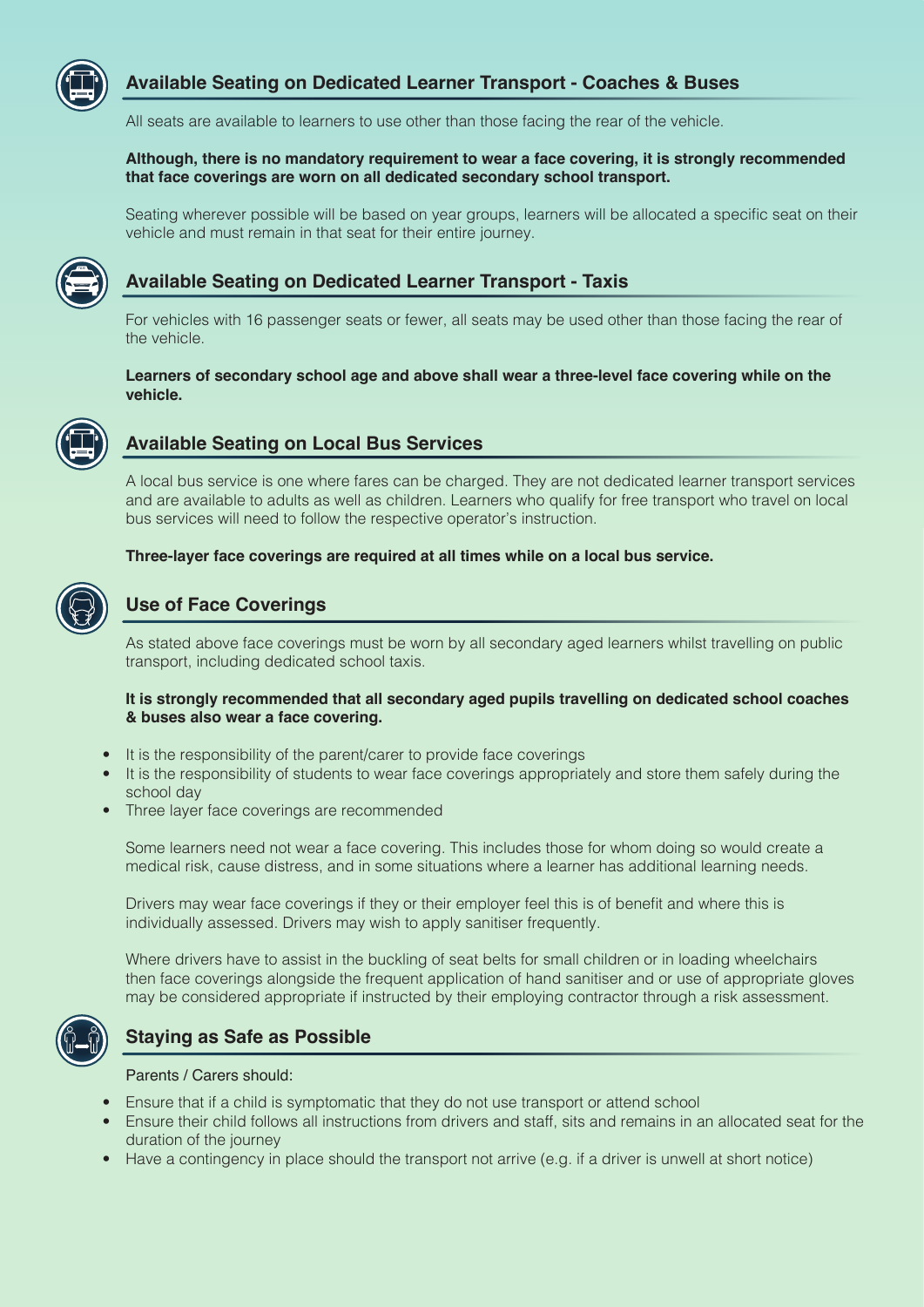Parents / Carers should ensure that learners take and understand the following precautions:

- When aged 11 or over, keep a 2m distance from people outside of their own extended household while waiting for transport.
- Board calmly and one at a time, without pushing.
- Face away from other people when waiting for and using transport
- Try to minimise the number of surfaces touched
- Wash or clean hands with appropriate sanitiser for the prescribed time before boarding transport
- Immediately upon finishing a journey, wash or sanitise hands again as soon as possible

**If your child develops symptoms at school, you will need to make arrangements for your child to be collected. Symptomatic children shall not be permitted to use learner transport or local bus services. Under no circumstances should learners travel home on dedicated school transport. The school or setting will contact the parent/carer who should make arrangements for the learner's journey home.**



### **Expectations for Learners**

 Parents in allowing their children to use learner transport accept and agree to the terms set out in this protocol. Parents will need to share this document with their children and discuss it with them.

 On public health grounds, there shall be a zero-tolerance policy regarding behaviour and seating on learner transport, including at stops, at education locations and the boarding and alighting of passengers. Learners who do not comply with these requirements will have their transport withdrawn with immediate effect.

Learners shall comply with the requirements and instruction of school/college staff when on site.

 Parents will need to discuss with their children a contingency should a learner at a bus stop not be picked up by the driver (e.g. if the driver has become ill and as a consequence the transport is aborted last minute) or if the child's name is not on the list.

 If you have not received a bus pass or confirmatory phone call/letter specifically about your child's transport, your child will not be allocated a seat and will be unable to travel. The driver is under instruction to take only those learners allocated to transport. This is for public health reasons. Please do not allow your child to go out for the vehicle. If you do and if your child is left on the roadside, you will need to ensure your child knows what to do and you should discuss this with your child.

 Only those named on the driver's list shall be able to travel. We need to maintain an accurate list of learners to be able to cooperate with the Test Trace Protect procedures and if necessary we shall share your details with the appropriate agencies who help to stop the spread of coronavirus.

 Where any member of a household or extended household displays covid-19 symptoms, parents shall ensure that their children do not use learner transport and follow Welsh Government self-isolation; stay at home guidance. If a learner is contacted by Test Trace Protect and asked to self-isolate then parents shall also ensure that they do not use learner transport. Where the driver picks up at the home location (i.e. in a minibus or taxi), the driver will specifically need to ask a parent/carer to confirm that there are no symptomatic residents in the household.

 Children who display symptoms of what parents feel is a common cold should also NOT use the transport provided and the household or extended household should self-isolate for the prescribed period.

 All learners will need to wash their hands thoroughly in accordance with national guidance before leaving their home for the learner transport journey and again in the afternoon at school.

 If a learner at a bus stop in the morning/inward journey is symptomatic with recognised signs of covid-19 or is presented for travel with indications of covid-19, the driver will need to contact his/her employer before allowing the learner to travel.

 If a child becomes symptomatic at school, including during the period immediately after the final bell (i.e. before boarding a learner transport vehicle), learners shall not board the vehicle. Instead, schools will invoke their own policies for virus containment and isolate the learner without them boarding a vehicle. Parents will need to collect their child.